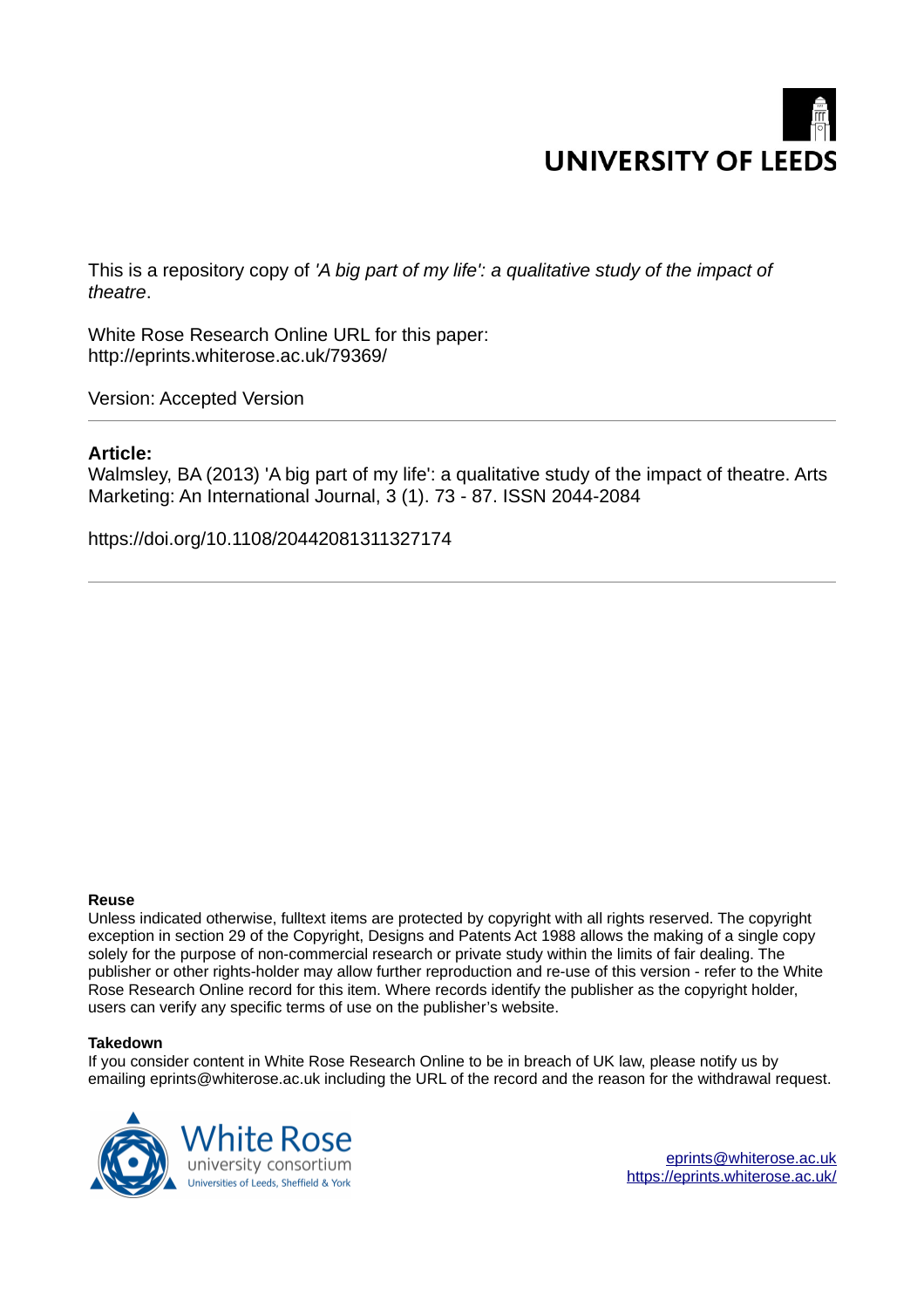# **"A big part of my life": A qualitative study of the impact of theatre**

# **Ben Walmsley**

# **ABSTRACT**

# **Purpose**

This paper explores the impact that theatre can have on its audiences, both immediately and over time.

# **Methodology**

The article evaluates the existing literature on impact and critically reviews a number of benefits models. Through a textual analysis of 42 semi-structured depth interviews, the paper deconstructs the concept of impact and rearticulates it in audiences' terms.

# **Findings**

Impact emerges as a personal construct articulated by audiences in terms of emotion, captivation, engagement, enrichment, escapism, wellbeing, world view and addiction. Impact is ultimately described as a relative concept, dependent on audience typology and perceived by audiences in holistic terms, incorporating both intrinsic value and instrumental benefits. While catharsis is confirmed as a key enabler of impact, flow emerges as both an enabler and a benefit in itself.

# **Limitations**

As this is a qualitative study with a sample of 42, the results are not representative of theatre audiences in general. Future research might test the findings of this study in a larger, quantitative survey, which might also test the relationships between the emerging variables.

## **Value**

The originality of this study lies in its audience-focussed approach. Impact has tended to be constructed from the perspective of producers, marketers and academics, whereas this study invites audiences to describe it in their own, authentic vernacular. These authentic insights are of value to academics, producers, policy advisors, funders and marketers working in the arts, because they help shed light on why people attend the arts and the benefits they derive from them.

**Keywords:** impact, theatre, audiences, arts benefits, arts marketing.

**Classification:** Research paper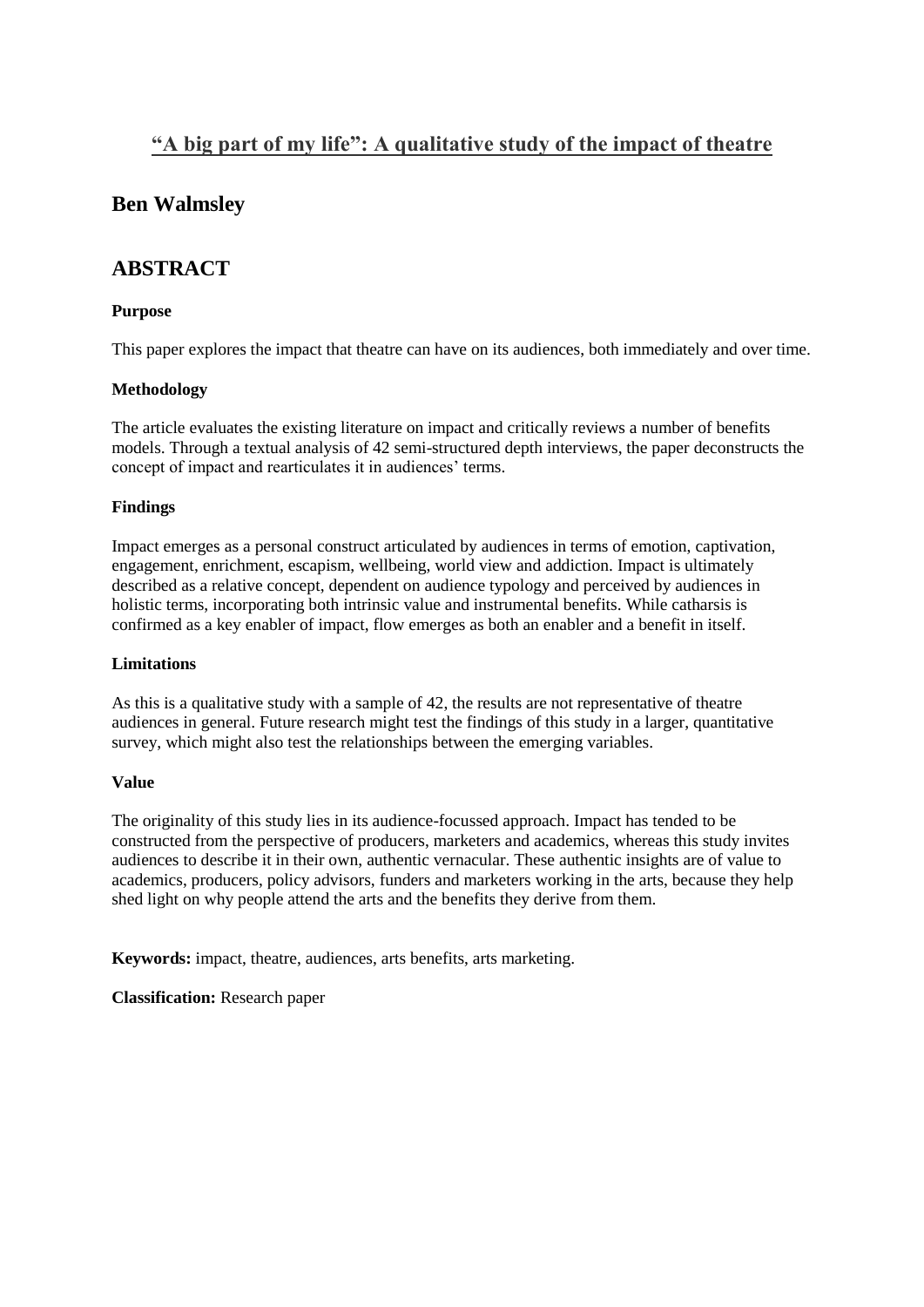## **Introduction**

Every art contributes to the greatest art of all, the art of living [\(Brecht, 1964\)](#page-11-0).

Theatre-going is a complex pursuit that transcends the blurred boundaries of arts, entertainment and leisure. It is therefore unsurprising that audiences' motivations for going to see a play vary enormously, from spiritual engagement at one extreme to a good night out at the other [\(Walmsley,](#page-13-0)  [2011\)](#page-13-0). As White and Hede [\(2008, p. 32\)](#page-13-1) point out: "The impact of art is a complex and multilayered concept that is experienced and understood in a variety of ways contingent on each individual's experience and perspective". This variance and subjectivity perhaps explain the persistent lack of insight that we possess into the impact that theatre can have on audiences. While Belfiore and Bennett [\(2008\)](#page-11-1) have produced a seminal study on the social impact of the arts, and a small number of benefits frameworks have been modelled in recent years [\(Brown, 2006;](#page-11-2) [White and Hede, 2008;](#page-13-1) [McCarthy et](#page-12-0)  [al., 2004\)](#page-12-0), there remains a significant gap in the academic literature on impact, particularly from a qualitative perspective.

This primary aim of this paper is thus to explore the impact that theatre can have on its audiences, both immediately and over time, through a qualitative study of theatre-going. As impact is such a complex, multilayered concept, there is no scope here for a full analysis of the wider social impacts of theatre. So as the main aim is to explore impact from the audience perspective, the focus will fall on the personal and intrinsic aspects of impact as articulated by theatre-goers themselves. The research questions have therefore been articulated as follows:

- 1. Is there any consensus in the literature on the immediate and cumulative impact of theatre on audiences?
- 2. What are the gaps in the literature on impact and what insight do benefits models provide?
- 3. How do theatre audiences articulate the impact that theatre has on their lives?
- 4. How does this compare with existing research and with theatre-makers' perceptions of impact?

## **Values, benefits and impact**

The literature on the impact of the arts tends to equate impact with either benefits or value. While quantitative research has traditionally tried to measure impact in terms of instrumental benefits, qualitative enquiries take a softer, more intrinsic approach and focus more holistically on value. Value is inevitably harder to pin down than benefits, mainly because as a concept it is both more elusive and intangible. Despite attempts to classify consumption value [\(Holbrook, 1999\)](#page-12-1), it has been argued that value is emergent rather than fixed or given; that as a dialectic of practice and its productions, it is "always under negotiation and in-the-making, and contingent on multiple experiences and expressions of inter-subjectivity" [\(Oliver and Walmsley, 2011, p. 88\)](#page-12-2). Because value is a broader, more holistic concept, it tends to be assessed in social or public terms (for example, public funding in many countries is tied to evidence of 'public value'), whereas benefits are usually perceived as accruing to the individual. So the literature on impact creates two false dichotomies, distinguishing value from benefits and dividing impact into intrinsic and instrumental. This raises the question of whether audiences perceive impact in such dualistic terms. If not, then the literature is guilty of reductionism.

Many claims have been made about the transformative power of the arts and arts organisations often pepper their mission statements with aims of transforming individuals and communities. Pine & Gilmore [\(1999, p. 165\)](#page-12-3) invoke the transformational aspect of performance events as follows: "when you customize an experience you change the individual". This idea is developed by Hover and van Mierlo [\(2006, quoted in Getz, 2007, p. 181\)](#page-11-3) who identify three levels of experience (basal, memorable and transforming), defining a transforming experience as one which affects "durable change on a behavioural or attitudinal level". As Gobert [\(2006\)](#page-12-4) reminds us, this visible change in behaviour (or praxis) was the very telos of Brecht's epic theatre, which not only imbued drama with the power to effect social change, but used this as its benchmark. This view was shared by Sartre and the existentialists, who demanded political engagement from their heroes and audiences alike. But as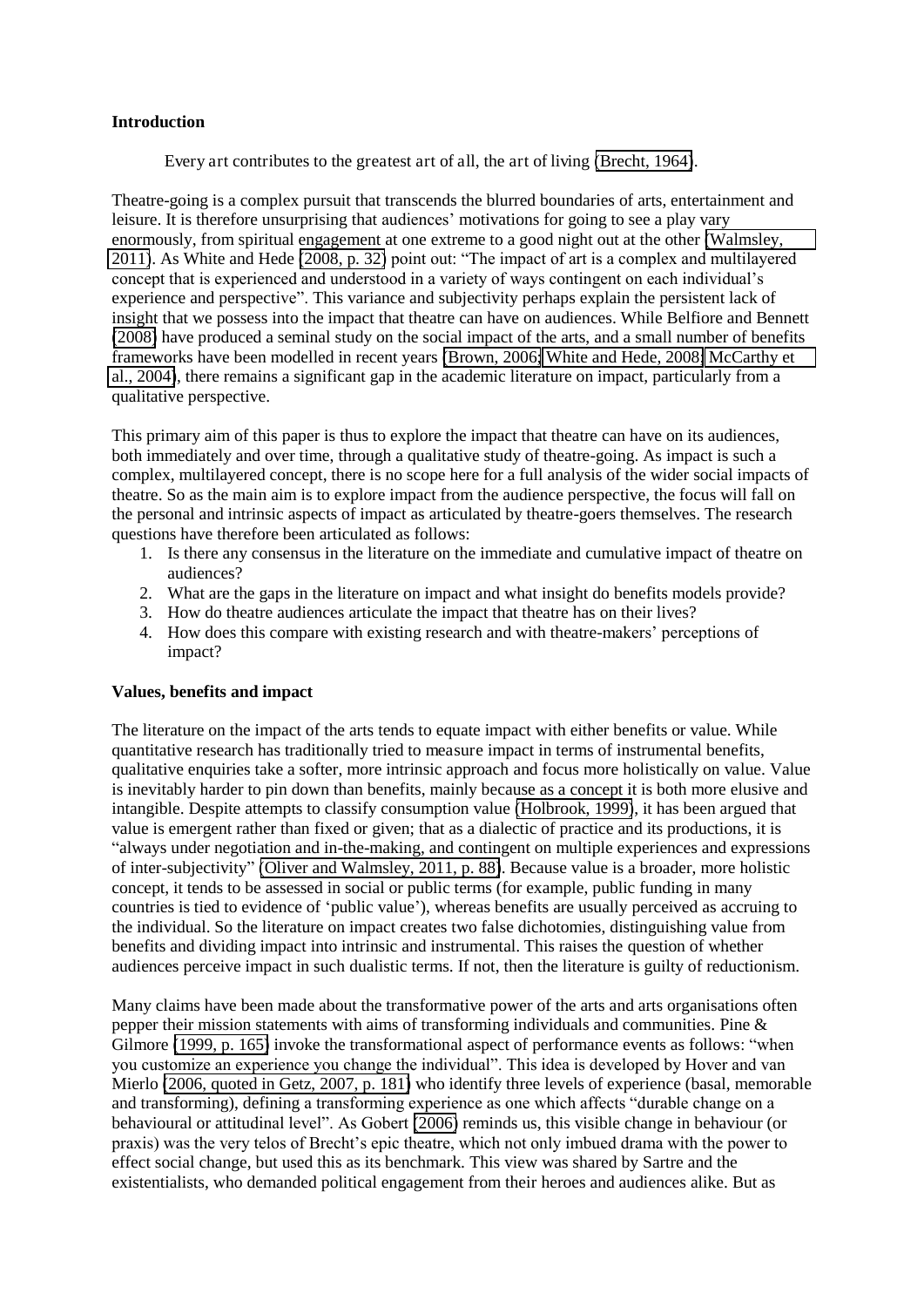Belfiore and Bennett [\(2008\)](#page-11-1) point out, claims regarding the transformative power of the arts are almost impossible to substantiate.

The link between theatre and wellbeing is easier to substantiate, but the nature of this relationship has divided philosophers, playwrights and critics for centuries. While the Kantian view focuses on aesthetic pleasure, the Schopenhauer school regards the arts as a spiritual refuge, an escape from the unbearable anguish of the human condition and from the physical constraints of the human body [\(Belfiore and Bennett, 2008\)](#page-11-1). This existential anguish is staged to great effect in absurdist theatre, which reviled the notion of theatre as transforming, and although some absurdist writers (like Beckett) sought merely to confront their audiences with the pain of the human condition, others (such as Ionesco) saw theatre also as a rare form of solace from it.

## **Catharsis and flow**

Other traditional approaches to evaluating impact come in the complex constructs of catharsis and flow. Catharsis is a controversial concept, the precise interpretation of which has triggered centuries of critical debate. The dominant view of catharsis has been the purgation theory, which holds that tragic drama can arouse emotions of pity and fear in an audience, which it then quells or purges in the resolution. Butcher [\(quoted in Bennett, 1981, p.207\)](#page-11-4) elucidates the concept further, describing the "emotional cure" wrought by the alleviation of pity and fear, which are "artificially stirred" in the audience and then "universalized" to lift spectators out of themselves into a state of "sympathetic ecstasy". There is a resonance here with Falassi's typologies of ritual, where the rite of purification is identified as "a cleansing, or chasing away of evil" [\(1987, pp. 4-6\)](#page-11-5). This interpretation of catharsis provides the basis for claims regarding the therapeutic benefits of the arts.

But there remains strong opposition to the purgation theory. According to Golden [\(1973, p. 473\)](#page-12-5), there are three main schools of thought here: those who see catharsis as a "moral purification"; those who perceive it as a "structural purification in which the development of the plot purifies the tragic deed of its moral pollution"; and a third group (including Golden) who recognise the concept as "a form of intellectual clarification in which the concepts of pity and fear are clarified by the artistic representation of them". The moral purification argument, based on the view that theatre encourages personal growth and moral rectitude, has been employed for centuries to justify state funding [\(Belfiore and Bennett, 2008\)](#page-11-1).

Modern commentators tend to favour the third interpretation, although some argue that clarification derives from emotions rather than the intellect. This school of thought follows Scheff [\(1979\)](#page-12-6) and Nussbaum [\(1986\)](#page-12-7), who argue that catharsis works by encouraging audiences to project their emotions onto stage characters, resulting in a physical reaction (laughing or crying) which releases them from the hold of these emotions. This reading of catharsis also fits with the apparent goal of hedonic consumption [\(Hirschman and Holbrook, 1982\)](#page-12-8), which Santoro and Troilo define as "a combined response from the emotions, senses, imagination, and intellect", claiming that consumers engage in hedonic activity to create an "absorbing experience" [\(Radbourne et al., 2009, p. 18\)](#page-12-9).

Csikszentmihalyi's concept of flow is particularly significant in the context of absorbing experiences, as it encapsulates audiences' often expressed desire to be 'lost in the moment' or 'lose track of time'. Like catharsis, flow attempts to deconstruct the process of impact and Csikszentmihalyi defines it as an autotelic, optimal experience, which is "rewarding in and of itself" [\(1988b, p.8\)](#page-11-6). He provides a range of phenomenological explanations to qualify this claim, including the links between flow and self-improvement, self-congruence, self-harmony, escapism and timelessness. Because selfcongruence is heightened during moments of optimal experience, the pursuit of flow becomes "one of the central goals of the self" [\(1988a, p.24\)](#page-11-7), the apotheosis of its strivings and pursuit of wellbeing.

Flow encapsulates core themes from a wide body of literature focusing on the value and purpose of the arts or leisure experience. Inspired perhaps by the theory on both catharsis and flow, Dewey credits the arts with providing exemplary, "clarified and intensified" experiences, free from the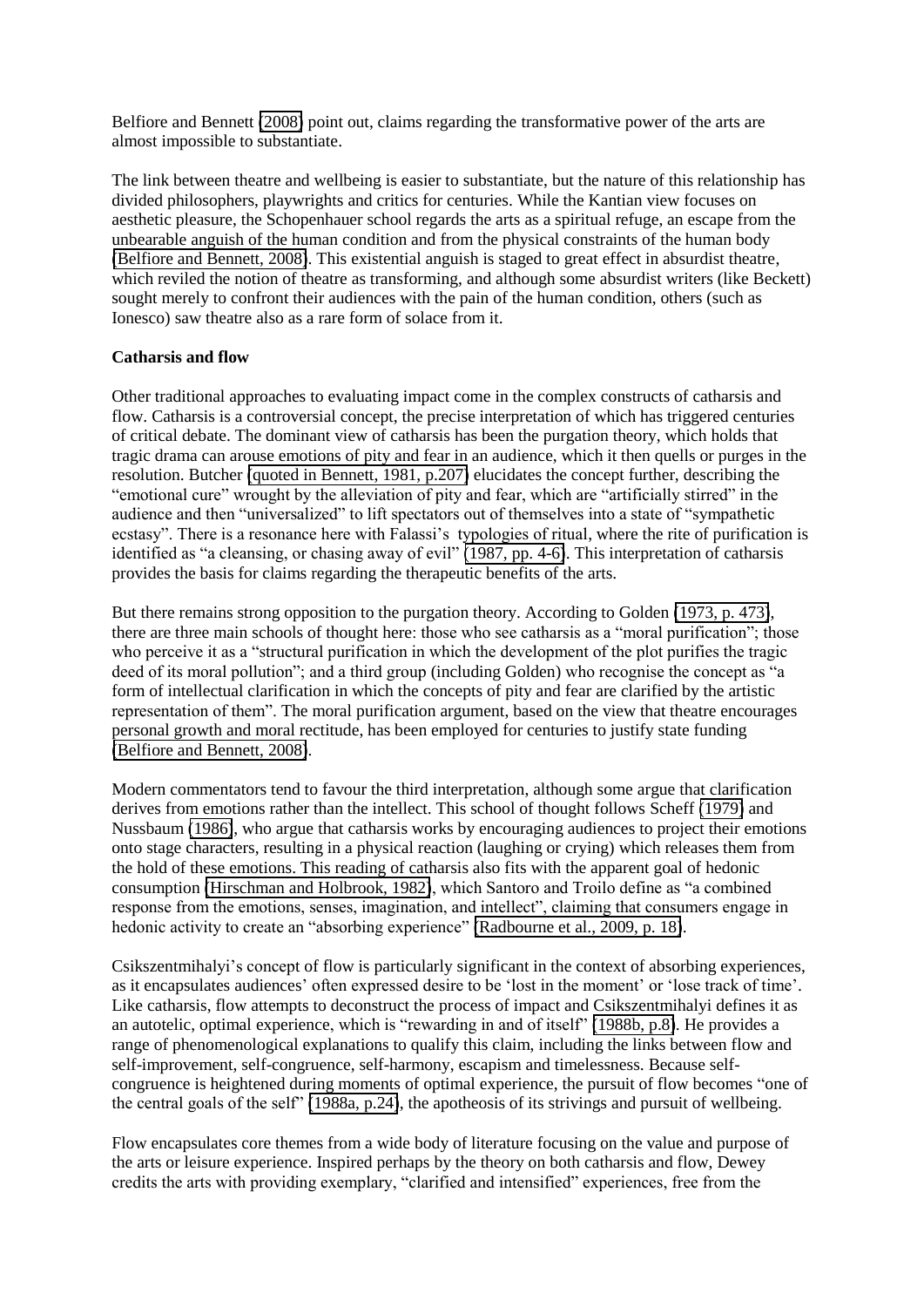distractions of everyday life [\(1980, p. 46\)](#page-11-8). In a phrase reminiscent of Turner's [\(1982\)](#page-12-10) 'sacred' or 'dramatic' time, Gadamer [\(1986\)](#page-11-9) equates the artistic experience with 'fulfilled time', which perhaps foreshadows Stebbins' [\(2007\)](#page-12-11) concept of 'serious leisure'. Belfiore and Bennett go even further, suggesting that flow is the very pinnacle of value: "the value of the arts resides in our complete commitment and absorption when creating or enjoying a work of art" [\(2008, p.97\)](#page-11-1). This hypothesis was confirmed in Brown and Novak's recent study of the intrinsic impacts of live performance, where captivation indeed correlated most highly with satisfaction, representing the "lynchpin of impact" [\(Brown and Novak, 2007, p. 11\)](#page-11-10). To the delight of producers, programmers, ethnographers and sometimes even audiences themselves, flow is often visibly manifest in the spectator: "Through their facial expressions, body language and audible reactions, audiences communicate impact as it is happening. There is no mistaking the silence of rapture during a concert, the moments of shared emotion in a theater when the plot takes a dramatic twist or the post-performance buzz in the lobby. All are reliable evidence of intrinsic impact" [\(Brown and Novak, 2007, p. 5\)](#page-11-10).

#### **Benefits models**

In the past decade, there has been a revival of interest in the intrinsic, as opposed to instrumental, benefits of the arts. At the forefront of this movement was McCarthy et al's [\(2004\)](#page-12-0) Gifts of the Muse, which aimed to reframe the debate on the benefits of the arts. It achieved this by reviewing the totality of arts-related benefits, illustrating the relationship between private and public benefits and dichotomising them into intrinsic and instrumental benefits. On the instrumental side, McCarthy et al placed educational, health, economic and social capital benefits; on the intrinsic side appeared captivation, pleasure, cognitive growth, increased capacity for empathy, and enhanced social understanding and bonding.

Although a useful departure point, the model failed to illustrate the process by which audiences acquire these benefits and overlooked the complex interrelationships between them. It also disregarded widely acknowledged goals and processes of value such as self-fulfilment, catharsis, transformation and wellbeing. However, the authors' declared intention was to spark a policy debate rather than provide a comprehensive toolkit and Brown [\(2006\)](#page-11-2) extended the model in an attempt to encapsulate the arts experience more fully. This new framework mapped a range of arts benefits by value cluster, which Brown divided as follows: imprint of the arts experience; personal development; human interaction; communal meaning; and economic and social benefits. As the focus here is on the personal and intrinsic impact of theatre, the most relevant of Brown's clusters are first three, where Brown includes the following benefits: inspiration, empowerment and renewal; emotional reaction, stimulation and flight; aesthetic growth, self-improvement and self-actualisation; improved social skills, better relationships and family cohesion [\(Brown, 2006, p. 21\)](#page-11-2). By focusing on cognitive, aesthetic, emotional and social impacts, Brown endorses Holbrook's consumption value matrix, which has also been effectively applied to street theatre [\(Mencarelli and Pulh, 2006\)](#page-12-12).

Acknowledging the limitations of his model, Brown advocated further research into the connections between benefits and enablers, and White and Hede take up this challenge, defining an enabler as "a factor that facilitates the occurrence of impact" [\(2008, p. 27\)](#page-13-1). Their model, replicated in Figure 1, illustrates the various dimensions of the impact of art. Unlike the previous models, it combines individual and collective impact, depicting the blurred lines between the personal and social benefits of the arts. The inner circles omit the concept of flow but otherwise reflect the main themes from the literature – wellbeing, social bonding, aesthetic growth, catharsis, self-improvement and empathy. But whereas the previous frameworks isolated impact into discreet clusters of benefits, White and Hede's model portrays impact as a ripple effect, emanating outwards from the core artistic experience. Their model marks a significant development in the research by incorporating the fields of theatre and performance studies, aesthetics, ethics, hedonics and marketing. But the biggest strength here is the introduction of the realm of enablers, which shed further light on how impact is accrued.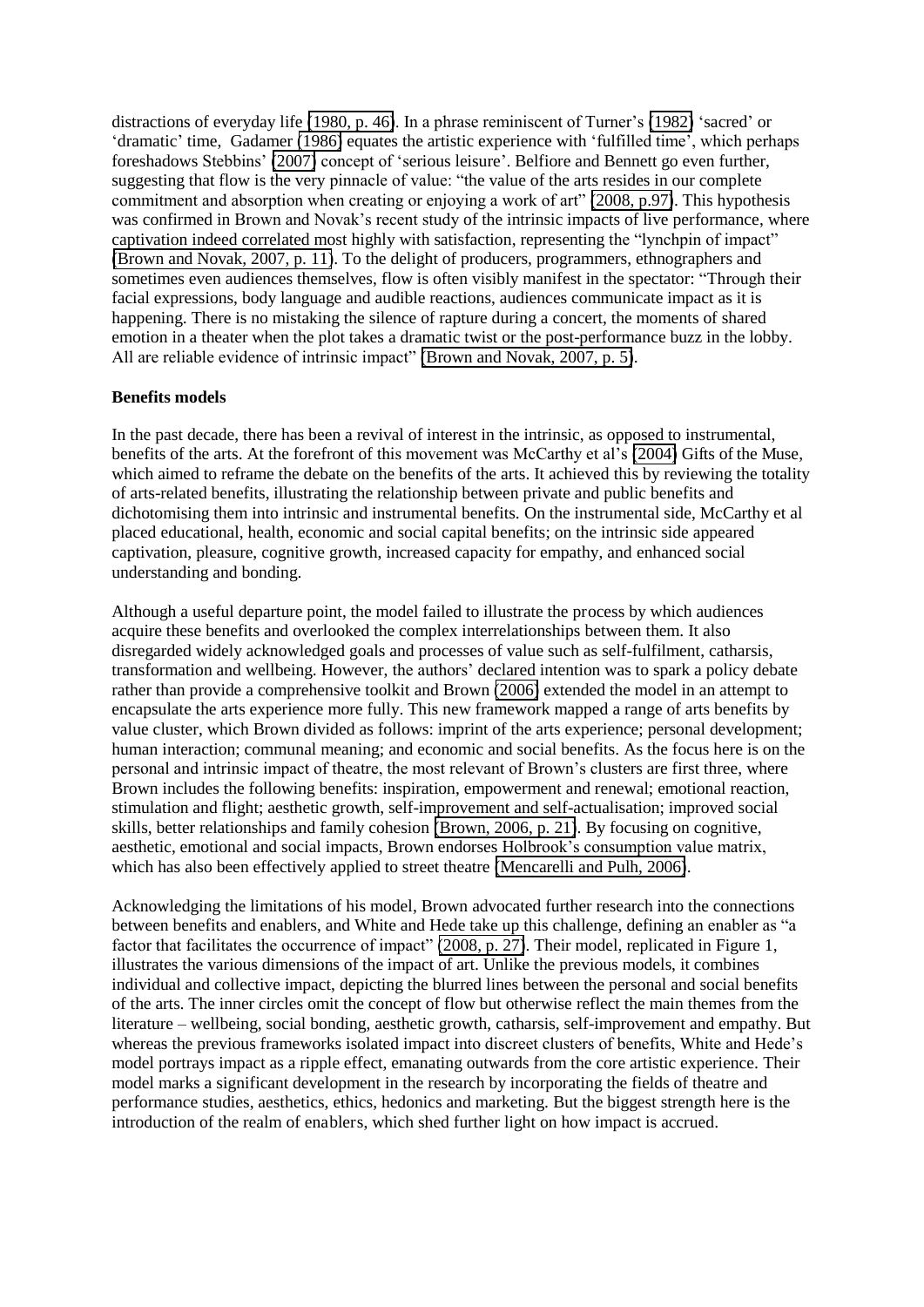# **Figure 1: Circumplex of impacts and enablers of the impact of art**



Source: White and Hede [\(2008, p. 27\)](#page-13-1).

Benefits models are useful in raising questions rather than providing answers and they have informed the current enquiry significantly. But by reducing the complex realm of value to measurable benefits and outputs, they fail to fully represent theatre experiences as situational and relational – i.e. as "social and spatial contexts that variously contain the dialectic or embeddedness of process and product and of experience and value" [\(Oliver and Walmsley, 2011, p. 95\)](#page-12-2). This shortfall highlights the need to move beyond bounded models of impact and take a more reflexive approach by assessing impact on its own terms and in the audience's own vernacular.

# **Enablers of impact**

There exists some consensus in the literature regarding the psychology of cultural consumption. In his analysis of rituals, Arnold van Gennep identified three stages of cultural consumption: pre-liminal, liminal and post-liminal. Turner [\(1969\)](#page-12-13) links the concept of liminality with a "detached state of being associated with ritual" [\(Getz, 2007, p. 178\)](#page-11-3), claiming that in this state of detachment, participants are relaxed, removed from their everyday identities and therefore more open to suggestion. Turner collectivises this state in the concept of 'communitas', a shared state of liminality which delivers communal experience and meaning.

Brown and Novak's research into the intrinsic impacts of live performances also culminated in the delineation of a 3-stage process – anticipation » captivation » intrinsic impacts – and found that the single best predictor of captivation was positive expectation or "readiness-to-receive" [\(Brown and](#page-11-10)  [Novak, 2007, p. 10-11\)](#page-11-10). This research is supported by Radbourne et al's findings, which linked prior knowledge to a "richer experience" [\(2009, p.20\)](#page-12-9), and by Pitts' [\(2005\)](#page-12-14) qualitative research of a chamber music festival, which demonstrated how audiences' anticipation can be enhanced by preshow activities such as introductory talks, which set the scene, provide a context and create a sense of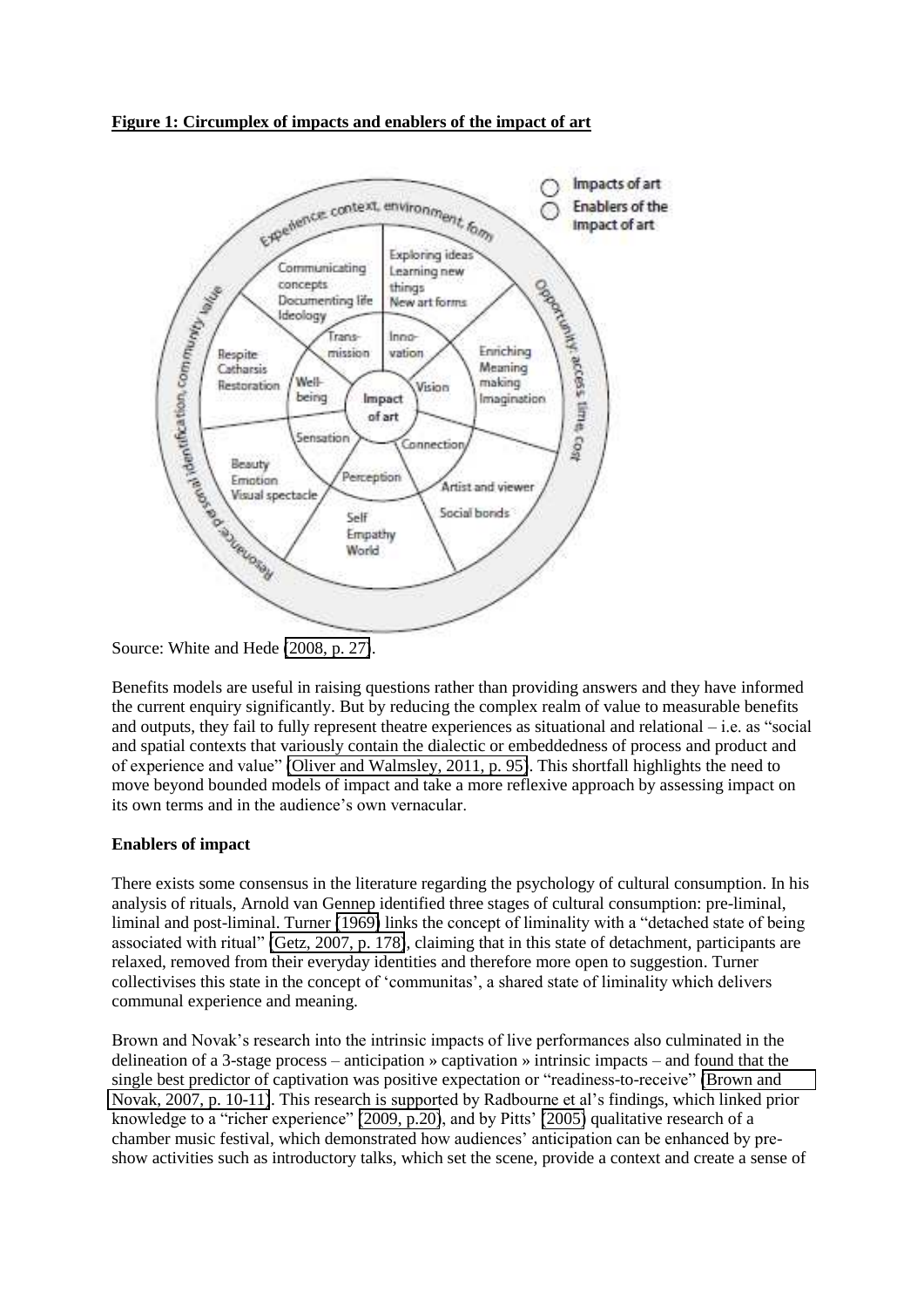empathy between the performers and the spectators, drawing them into the action and opening up the "communication loop" (p. 260).

White and Hede's model of impact delineates enablers under three headings: opportunity, resonance, and experience. The opportunity enabler reflects the marketing mix – the relationship between the audience and the artistic product in terms of price, location and distribution; the resonance enabler considers personal and community identification with a work of art; and the experience realm covers the three areas of context, environment and form, thus incorporating Brown and Novak's [\(2007\)](#page-11-10) "readiness to receive" construct as well as the physical and social packaging (the venue, audience and augmented product) and the presentation of the artistic product itself. Since the experience enabler is most closely connected to personal and intrinsic impact, it is worth briefly exploring it further. Although limited research has been published on impact enablers per se, there is a growing body of literature on the role of the venue in enhancing the audience experience [\(Mencarelli and Pulh, 2006;](#page-12-12) [Mackintosh, 1992\)](#page-12-15). Bennett [\(1997\)](#page-11-11) touches briefly on the enabling role of marketing and established theatre rituals such as the stage curtain and applause, and credits these as vital elements in shaping anticipation and the decoding or meaning-making process.

Because catharsis and flow explore how impact is transferred and accrued by audiences, they too can illuminate the role of enablers. A consensual reading of catharsis theory might conclude, for example, that plays which elicit strong emotional reactions from audiences generate the greatest impact. Regarding flow, much has been written on how this privileged state of consciousness is enabled and disenabled. Csikszentmihalyi [\(1988a\)](#page-11-7) cites deep concentration and social norms and structures as enablers, denouncing their opposites as "noise" and "psychic entropy" (p.22). An obvious example of the latter in the theatre context would be distractions in the auditorium, which frustrate theatre-goers' goals of engaging emotionally in a play and losing themselves in the action.

But overall, the literature on audience interaction and its role in enabling impact is sparse. Research into theatre audiences has traditionally been divided between performance theory, semiotics and reception theory, and there is now an acknowledged need for new discourses to explore how plays engage and impact upon audiences [\(Bennett, 1997;](#page-11-11) [Brown, 2006\)](#page-11-2). This call echoes Mitchell's call to find new means of expression to articulate the flow phenomenon, as applied to the "soft, fragile subjectivism of artistic appreciation" [\(Mitchell, 1988, p.51\)](#page-12-16). The aim of the forthcoming enquiry is therefore to seek out a new discourse in the form of a dialectic which regards impact in a more holistic way by synthesising instrumental benefits with intrinsic value and exploring the academic constructs of catharsis and flow in the authentic language of the audience.

## **Methodology**

As Matarasso [\(1996, p.15\)](#page-12-17) points out, "the art of evaluation lies in ensuring that the measurable does not drive out the immeasurable" and one of the main challenges for this study was to discern a methodology that would enable the immeasurable to emerge. According to Rubin & Rubin [\(2005,](#page-12-18)  [p.242\)](#page-12-18), qualitative research emphasises "nuanced, context-dependent analysis that almost by definition precludes a standardised and uniform approach". As the primary aim of this study was to elucidate the subjective concept of impact, a qualitative approach was selected.

The guiding principles of the research methodology were borrowed from ethnography, grounded theory and guided introspection [\(Wallendorf and Brucks, 1993\)](#page-13-2). Following ethnographic principles, the study took an iterative-inductive approach and methods employed comprised a range of qualitative techniques including responsive interviews [\(Rubin and Rubin, 2005\)](#page-12-18) and participant observation.

Sampling took place as follows: to counter cultural bias and specificity, research was conducted both in the UK and in Australia. Two comparable organisations were selected: Melbourne Theatre Company (MTC) and West Yorkshire Playhouse (WYP). Participants at both theatres were selfselecting: at MTC, the research project was announced to subscribers at two post-show discussions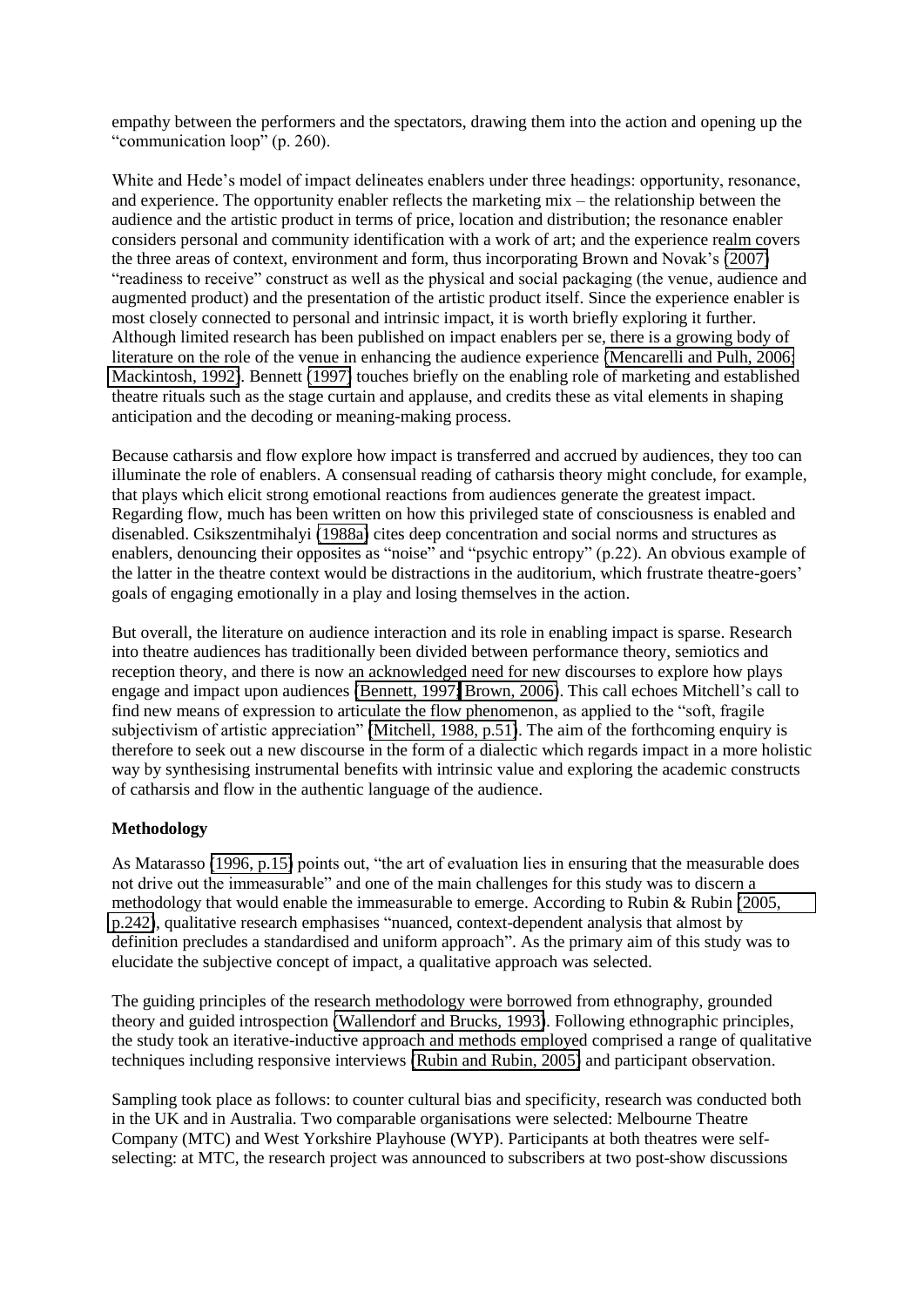and a direct appeal was made for volunteers. At WYP, all online bookers for two of the season's main productions were contacted with a similar appeal for participation.

In order to elicit authentic and unprompted descriptions of how audiences conceive of impact, the following basic interview questions were formulated:

- How often do you attend theatre per year?
- What was your first memorable experience of theatre and how did it affect you?
- What do you hope to get from going to the theatre?
- What do you do before and after seeing a play?
- Do you tend to remember or re-live certain scenes or moments?
- What kind of plays tend to affect you most?
- What's the best play you have ever seen and why?
- How important would you say theatre is to your life?
- How different would your life be without theatre?
- What other activities would you equate with the experience you get from theatre?
- Have you ever felt "transformed" by a piece of theatre?

These questions were based around the key themes in the literature and aimed to explore impact in a holistic sense, teasing out audiences' perceptions of tangible benefits, intangible value and the process of impact accrual. As the interviews were semi-structured and open-ended, the questions were nuanced, tailored and enhanced by probes and follow-ups to obtain the necessary detail, depth and thick description [\(Rubin and Rubin, 2005\)](#page-12-18).

In addition to audience interviews, eight interviews were conducted with staff members from the two venues, including artistic directors, general managers and marketing managers. The inclusion of professional theatre workers was designed to provide a comparative insight into impact and fill an acknowledged methodological gap in sampling from both the artist/producer population and from audience groups [\(Bergadaà and Nyeck, 1995\)](#page-11-12). In both venues, interviews were conducted until a point of saturation, where emerging theories were being reconfirmed [\(Arnould and Price, 1993\)](#page-11-13).

In total, 42 semi-structured, open-ended depth interviews were conducted: eight with professional theatre workers and 34 with audience members, with participants ranging in age from 17 to 77 years. The socio-demographic profile of the audience participants is displayed in Table 1:

| <b>Country of residence</b> | <b>Gender</b> | Age            | <b>Education</b>     |
|-----------------------------|---------------|----------------|----------------------|
| $UK = 18$                   | $Male = 12$   | Under $20 = 1$ | School leaver $= 10$ |
| Australia = $16$            | Female $= 22$ | $20-29=4$      | Degree $= 16$        |
|                             |               | $30-39=3$      | Higher degree $= 8$  |
|                             |               | $40-49=5$      |                      |
|                             |               | $50-59=5$      |                      |
|                             |               | $60-69=14$     |                      |
|                             |               | $70-79=2$      |                      |
| $Total = 34$                | $Total = 34$  | Total $=34$    | $Total = 34$         |

| Table 1: Profile of audience participants |  |
|-------------------------------------------|--|
|-------------------------------------------|--|

Interviews were all conducted by the same researcher and averaged just over one hour each. Detailed transcription notes were taken during every interview and observation, which resulted in over 50 hours of data. This data was then processed, anonymised and coded using NVivo, which facilitated the emergence of key themes and concepts. The use of qualitative software assisted in reorganising the data and in presenting it in different ways. This process encouraged a degree of distance from the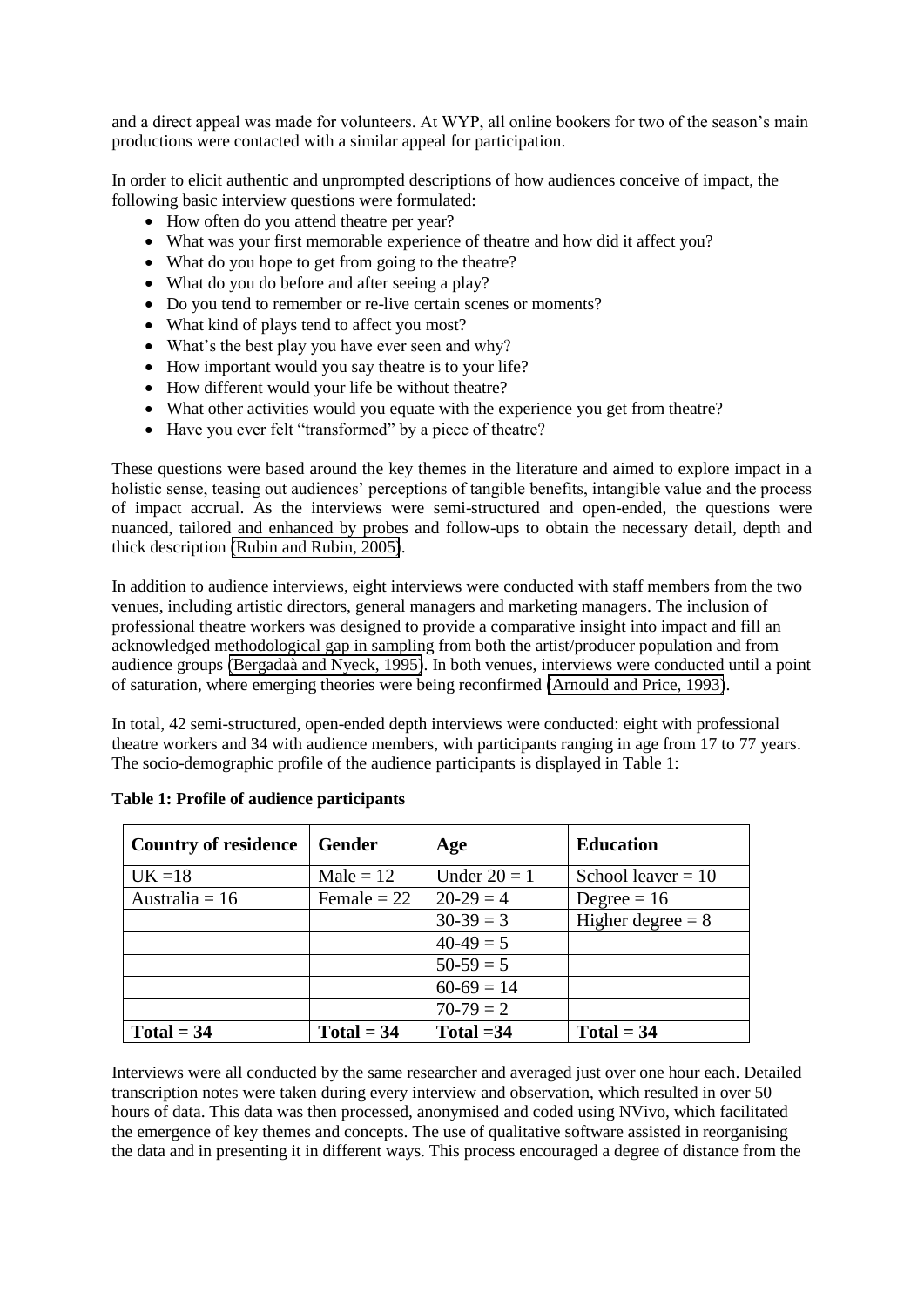original data, which in turn supported researcher reflexivity and the emergence of "an etic voice that explicates deeper cultural meanings" [\(Wallendorf and Brucks, 1993, p. 352\)](#page-13-2).

## **Findings and discussion**

Impact emerged as an almost omnipresent factor in the pursuit of theatregoing. Whether discussing reasons for attending, formative and best experiences or reactions to plays in general, respondents regularly used terms such as 'impactful' and epithets like 'powerful' and 'hard hitting'. When asked specifically about the impact of theatre on their lives, participants responded in a variety of ways, depending on their motivations for attending. At one extreme, theatre-goers who sought light entertainment or a night out with friends were often stumped or even embarrassed by the question. More regular attenders, who admitted to seeking a deeper engagement, often became emotional, and struggled to picture a life without theatre. A basic conclusion here was that audience members with the deepest expectations reaped the highest value from their experience, so that impact became a selffulfilling prophecy.

As impact was articulated by participants in so many variations, the following discussion will be divided into seven key themes.

# **i) Flow**

There was significant evidence of flow, with respondents providing rich insights into its processes and purpose. Flow appeared to be closely linked with Turner's concepts of liminality and communitas, and pre-liminal behaviour was described in both collective and individual terms. A retired English teacher from Leeds expressed her pleasure at seeing an audience reach "a pitch of anticipation" before a play, while a 44-year-old sustainability consultant from Melbourne admitted to meditating for two minutes before a play to "clear her mood", take in her surroundings and immerse herself in any preshow visuals, sound or activity. Although on the extreme side of pre-liminal activity, this behaviour clearly illustrates the significance of Brown and Novak's 'readiness-to-receive'.

Flow was regularly discussed in terms of escapism and immersion. For example, a Lecturer in Education from Melbourne expressed her behaviour as follows: "All day I've been aware I've been going to the theatre tonight. I don't take anything in with me; I leave it all at the door. It's my time. I walk in; at the end I walk out and switch on my mobile. I immerse myself... I can't have a busy mind." There were many references to losing track of time, with several respondents judging a good play by whether they looked at their watch, lost consciousness of their surroundings and became "part of the play". Three audience members even described the theatre as another world. As one Australian school teacher put it: "I just love being in the theatre and in that world, so I escape for two or three hours and immerse myself in that particular world for the time".

One retired couple reflected Schopenhauer's belief that the arts provide an escape from the human condition by declaring that theatre "gets us out of ourselves", and a married mother of two proclaimed: "It's a relief to be taken out of the reality of life for a while." When asked about the best productions they had seen, many participants made an unprompted reference to flow: there was a general consensus that good productions "really draw you in" with a retired IT manager describing flow as "those moments when theatre really works and you're immersed in it, totally absorbed in it – there's no other medium like it." A retired Melbourne teacher recalled being "mesmerised" by an RSC production of King Lear in 1957, while others focussed on collective flow – describing scenes "where you could have heard a pin drop" and moments of "laughing together, gasps or stunned silences". Such vignettes embody the visible evidence of impact described in the literature and they were confirmed through audience observation at both venues.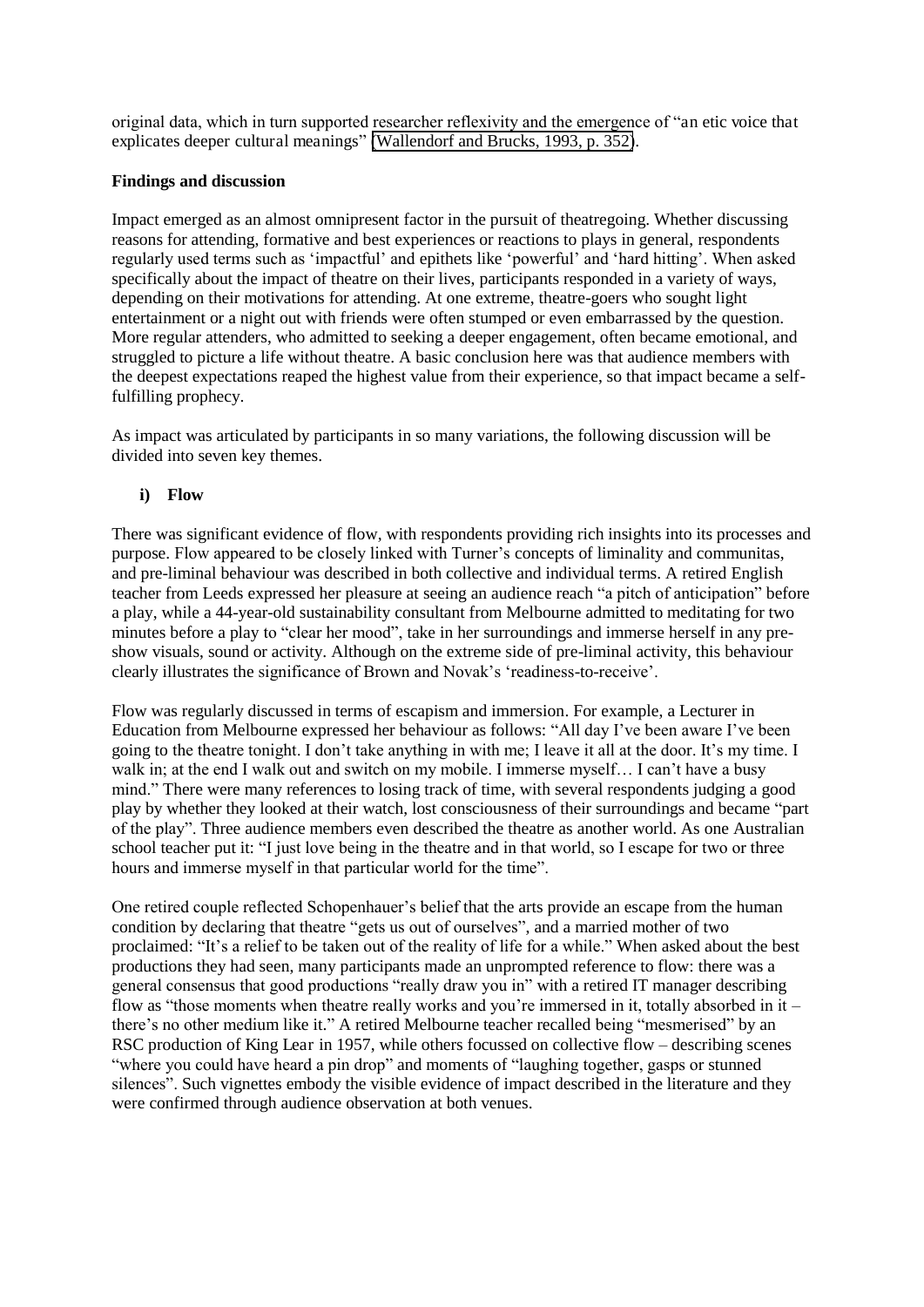# **ii) Distraction**

Flow was evidently a desired goal of a small majority of participants, which supported Belfiore and Bennett's claim that the value of the arts lies in absorption and perhaps explains the general ambivalence towards fellow audience members that emerged in the research. Audiences were variably described as enablers of or barriers to impact. Many respondents expressed irritation about "bad behaviour" and noise, reflecting Csikszentmihalyi's theory on psychic entropy, while others regarded the wider audience as partners in a shared experience. A recurrent statement was that theatre audiences were "better behaved" and "more respectful" than cinema audiences because they understood "theatre rituals" and shared accepted "norms of behaviour". This common sentiment supported the theory that flow "typically occurs in clearly structured activities […] such as ritual events" [\(Csikszentmihalyi, 1988a, p. 30\)](#page-11-7). Many respondents spoke of "zoning-in" to the stage, and the woman who meditated before a play spoke of her resentment of audience distraction and backstage noise, expressing her entitlement to optimise her experience.

# **iii) Catharsis and transformation**

The biggest single motivator for theatre-going transpired to be emotional impact and several respondents confessed to seeking an "emotional release". When recalling a recent production of The History Boys, a retired English teacher from Leeds used the cathartic term "release" to describe the effect of the standing ovation at the end. Reflecting the moral purification interpretation of catharsis, a 32-year-old South African retail manager declared: "I'm a better person for having gone to the theatre that evening". But it was noteworthy that the only explicit mention of catharsis came from an artistic director, Sarah Esdaile. During rehearsals for All My Sons at West Yorkshire Playhouse, Sarah described the requiem scene as providing a "release" for the audience, the "all-important cathartic moment". When asked about what reaction she'd like to elicit in the audience, Sarah confided that her goal was to "achieve emotional impact" and make grown men cry. This was apparently based on her experience as an audience member at an American production of the play, where men were "sobbing in their seats" at the end. Participant observation confirmed that men and women alike were emotionally moved by the play. This intense emotional reaction to theatre confirmed the existing theory on hedonic consumption [\(Hirschman and Holbrook, 1982;](#page-12-8) [Radbourne et al., 2009\)](#page-12-9)

There was sparse evidence of the self-improvement benefits apparent in all three benefits models. The only references to cognitive growth credited theatre with "feeding the imagination" and providing "personal insight". Transformation, too, was scarcely mentioned by participants, although one Media Studies student at Melbourne University described her favourite production as "an almost lifechanging experience".

## **iv) Wellbeing and long-term impact**

Wellbeing is another intangible, subjective concept – perhaps an umbrella term for the accumulation of other positive impacts – and participants accordingly described it in many different ways. Many younger participants described theatre as "a release from work", while a retired primary school teacher from Teesside spoke about the "buzz" he gets from theatre because it "gives me a lift, regenerates the batteries [and] pulls me away from the mundane". This acknowledgement of theatre as a positive escape from the everyday echoed Schopenhauer's view of the arts as a spiritual refuge. Indeed for some, even the anticipation of attendance seemed to trigger feelings of wellbeing: a retired couple shared their sense of anticipation about their monthly trip to MTC, describing their subscription as a "highlight in their diaries". This intimates that the impact of theatre occurs far beyond the auditorium, and another example of what might be termed affiliated impact came from an Australian nurse who spoke about going on "pilgrimages" to London to see famous British actresses on stage and queuing to meet them afterwards. This fan-based activity evidently added huge value to her life and she exhibited great pride in these encounters, remembering clearly what the actresses had said to her, what they were wearing and how they behaved.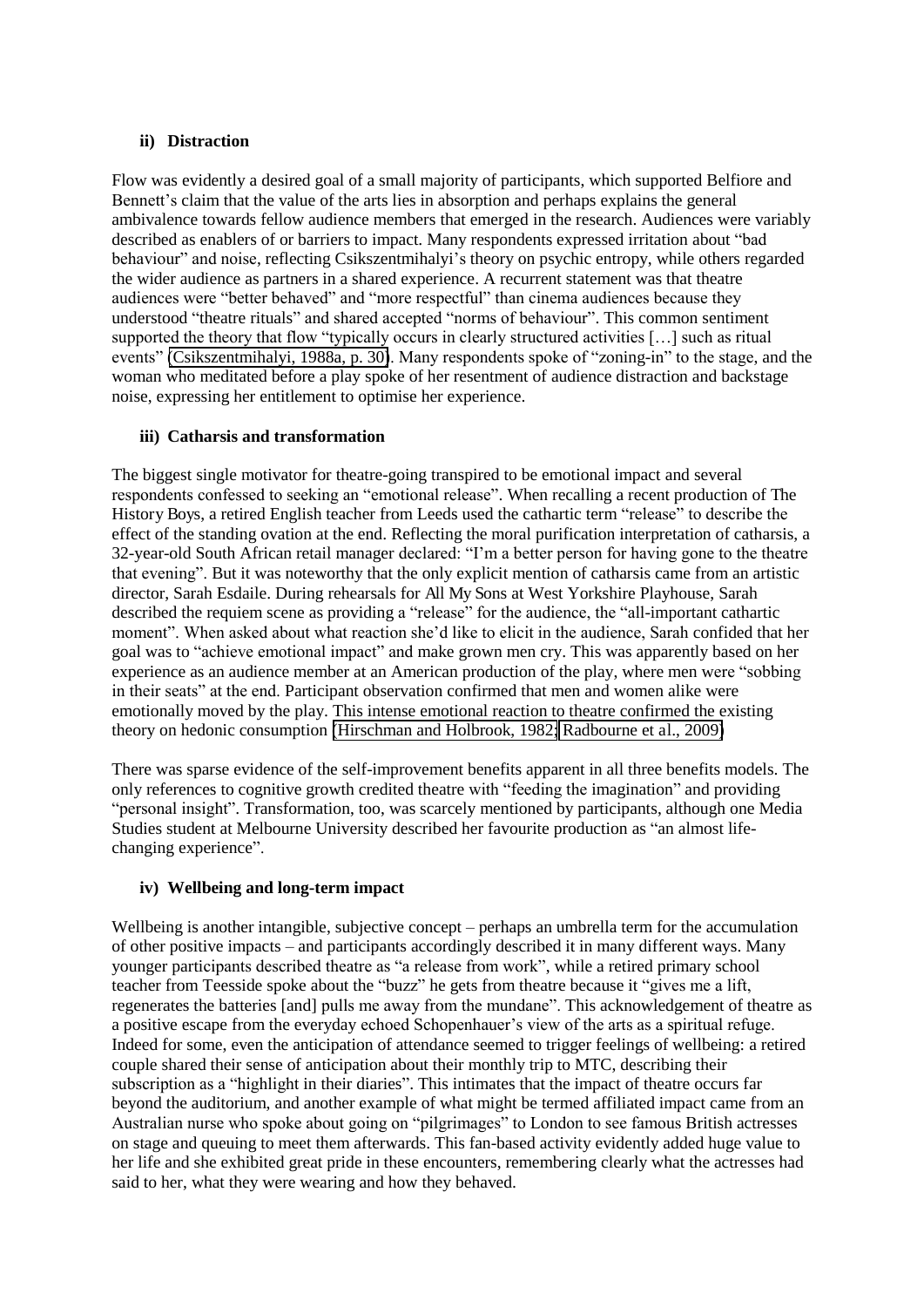The long-term impact of theatre on people's lives was described in depth by participants and was reflected also in their post-liminal behaviour. Over half of the respondents admitted to keeping programmes, tickets or even theatre diaries as mementos of their theatre experiences and some spoke eloquently about the way theatre impacted their lives. A retired primary school headmaster in Leeds expressed this as follows: "Theatre deepens the quality of my life … it's an enriching experience. I think about it a lot afterwards: these plays stay in your memory bank for years." This evidence of decoding and reflection supported the existing literature on rituality and post-liminal behaviour [\(Turner, 1982;](#page-12-10) [van Gennep, 1960\)](#page-12-19) and the confirmation of longitudinal impact was echoed by a the nurse, who felt that the impact of theatre on her life was cumulative, rather than immediately lifechanging: "theatre adds to life in such a little way that it's sometimes imperceptible".

# **v) Relationship building**

Participants confirmed Brown's [\(2006\)](#page-11-2) finding that the arts can improve relationships and family cohesion. Many respondents felt that theatre provided a shared memory bank and ideal opportunities to spend quality time with a partner. As one arts worker from Leeds expressed it, theatre can "jog the memory and cement relationships […] like a holiday or a house". For others, it was more about sharing the immediate experience: the sustainability consultant, for example, declared feeling "on a high" following her best experiences and even returning with her husband to see a play again because "I want him to get what I got from it".

A brother and sister, who were interviewed separately, admitted that theatre lay at the core of their family culture, providing a catalyst for spending "dedicated time" together (a concept reminiscent of Gadamer's [\(1986\)](#page-11-9) 'fulfilled time'. As the brother lives outside Melbourne, theatre is the only time the family gets together apart from big occasions; he admitted that theatre was "a massive unifying force" in the family and couldn't imagine anything that could replace it: "movies and dinners wouldn't inspire me to come down".

## **vi) World view**

Edutainment emerged as the second most common motivation for theatre-going, with over a third of respondents declaring that theatre enriches their lives by broadening their world view. The Media Studies student commented that "theatre is a way to learn something about the world and your place within it", while the South African retail manager confided that "theatre opened up a whole new world". This aspect of impact confirmed the benefits of transmission and social understanding discussed in the literature. Another recurrent value lay in audiences having their belief systems challenged by a play. The sustainability consultant, for example, described theatre as "confronting", while others felt that it kept them in touch with a rapidly changing world.

## **vii) Life without theatre**

In order to probe audiences' personal perceptions of impact, all participants were asked to describe their lives without theatre, with responses varying from a casual shrug to a tearful reflection. Towards this latter extreme, many participants again referred to world view and the communal value of live theatre. In the words of a 66-year-old funeral director: "I'd have to find a new way of learning and hearing what people in other countries are saying. I'd probably do it through reading, but I'd not like to do it in isolation. I need other people to bounce ideas off." The vast majority of respondents said they would try to find "replacements" – generally literature, television drama and cinema – but most opined that there was nothing quite as powerful as the live experience. The Melbourne-based nurse specified that she'd miss "the storytelling and being part of a special community" and in a similar vein, the retired English teacher from Leeds responded that theatre "adds to my quality of life. It's a shared social event, which gives you scope for thought on issues that you maybe thought you had answers to […]. Theatre is as good as it gets".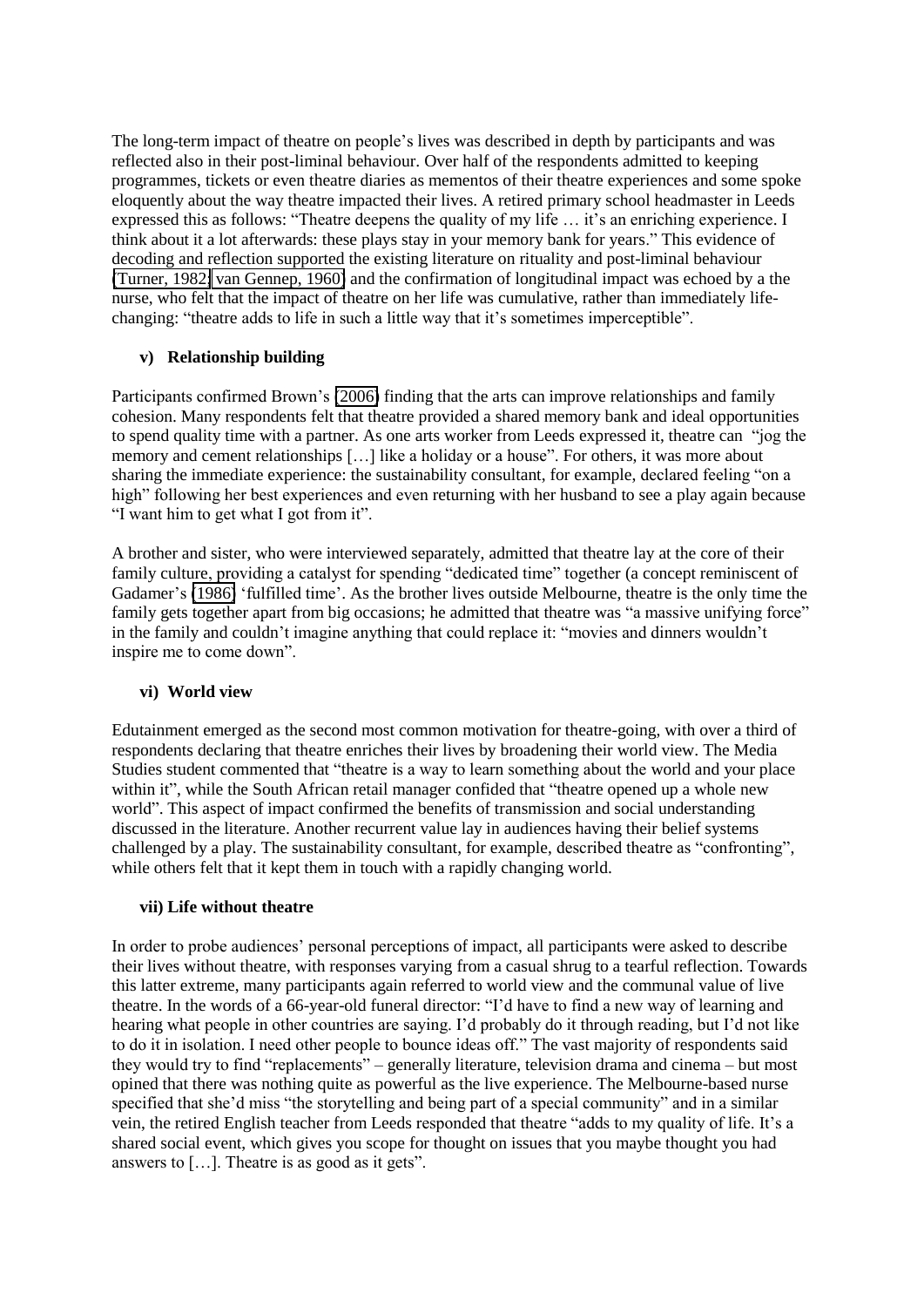Of all the questions, this final one prompted the most eloquent and emotional responses and the most insightful articulations of impact came in the following vignettes. A sixty-year-old Londoner said she would be "devastated and heartbroken" without theatre in her life. She finds modern life quite fragmented, so the shared experience of theatre is becoming increasingly significant. A former teacher from the Yorkshire Dales replied: "It would diminish my life […] there would be a big hole in my life", and two participants simply couldn't picture their lives without theatre. The sustainability consultant was almost tearful at the prospect, declaring: "I'd have to get the engagement from somewhere else"; and an Australian drama teacher confessed: "I'd be devastated; something would be lacking in my life – I'd have withdrawal symptoms." This reaction reflected the recurrent description of theatre as "an emotional hit" and again confirmed the theory on hedonic consumption.

<span id="page-11-13"></span><span id="page-11-4"></span><span id="page-11-1"></span>The young arts worker in Leeds replied that life without theatre would be "horrible", that she would miss "the shared, live experience with strangers and with the people you've gone with. Theatre makes an ordinary day a more exciting day, a special event. I notice a difference in myself if I haven't been for a while. It's a bit like an experience fix. It would be easy to forget to go, but there's a part of you that isn't being fulfilled." The Media Studies student became jittery at the thought, responding that she might very well become suicidal, confiding: "Theatre is a special, beautiful, personal part of my life. I don't feel judged and I don't have to explain myself to anyone. In my life, not many people have got me." An equally personal insight came from the Education Lecturer in Melbourne, who spoke movingly of the "inspiration, support and reflexivity" she receives from theatre: "Theatre plays a very big part of my life. [Without it] I'd feel like I'd lost part of the support system of my life, it would make me feel isolated, like if someone said I can't ever read books again. How would I communicate with that that wide world? It would narrow my experience of relating with people I might never otherwise have the opportunity to relate to."

#### <span id="page-11-12"></span><span id="page-11-11"></span><span id="page-11-0"></span>**Implications and conclusions**

<span id="page-11-2"></span>This qualitative study has produced rich insights into the immediate and cumulative impact of theatre and expressed it in the authentic language of audiences. The aim of the research was to find a new discourse, a dialectic which might articulate impact in a more holistic way; the participants' responses have achieved this by expressing impact through personal stories and reflections which make no distinction between value and benefits and confirm the principles of hedonic consumption.

<span id="page-11-10"></span><span id="page-11-7"></span><span id="page-11-6"></span>The findings of the study reflect many key themes in the literature, although there was scarce evidence of transformation. New perceptions of value also emerged, such as the affiliated impact of seeing famous actors, the role of anticipation and reflection, and the addictive nature of the theatre experience. The insights provided by the participants clearly indicate that two-dimensional models and frameworks can never capture the messy complexity and the interweaving value and benefits of audiences' theatre experiences. Theatre has been shown to potentially have a powerful immediate impact on all types of audiences and a traceable cumulative impact on the lives of certain types of theatre go-ers, whose lives would clearly be diminished without it. Ultimately, impact has emerged as a self-fulfilling prophecy, a subjective concept dependent on audience typology.

<span id="page-11-8"></span><span id="page-11-5"></span>There are significant implications here for theatre-makers and venues. From a marketing perspective, more sophisticated segmentation of audience databases could uncover audience groups whose anticipation needs to be stoked and for whom post-show activities would add the most value. These groups could be used as 'value ambassadors' to spread positive word of mouth about the impact theatre has on their lives. Venues and touring companies could also consider how to prepare audiences for impact more effectively and how to minimise distraction and facilitate audience interaction with artists and theatre-makers. Obvious solutions here are mood enhancing atmospherics and well trained front-of-house staff.

<span id="page-11-9"></span><span id="page-11-3"></span>Although the sample was relatively large for a qualitative study, these conclusions are nevertheless limited in scope, and the key findings could benefit from being tested in a larger quantitative survey. The age profiles of the respondents were representative of wider theatre audiences and there was no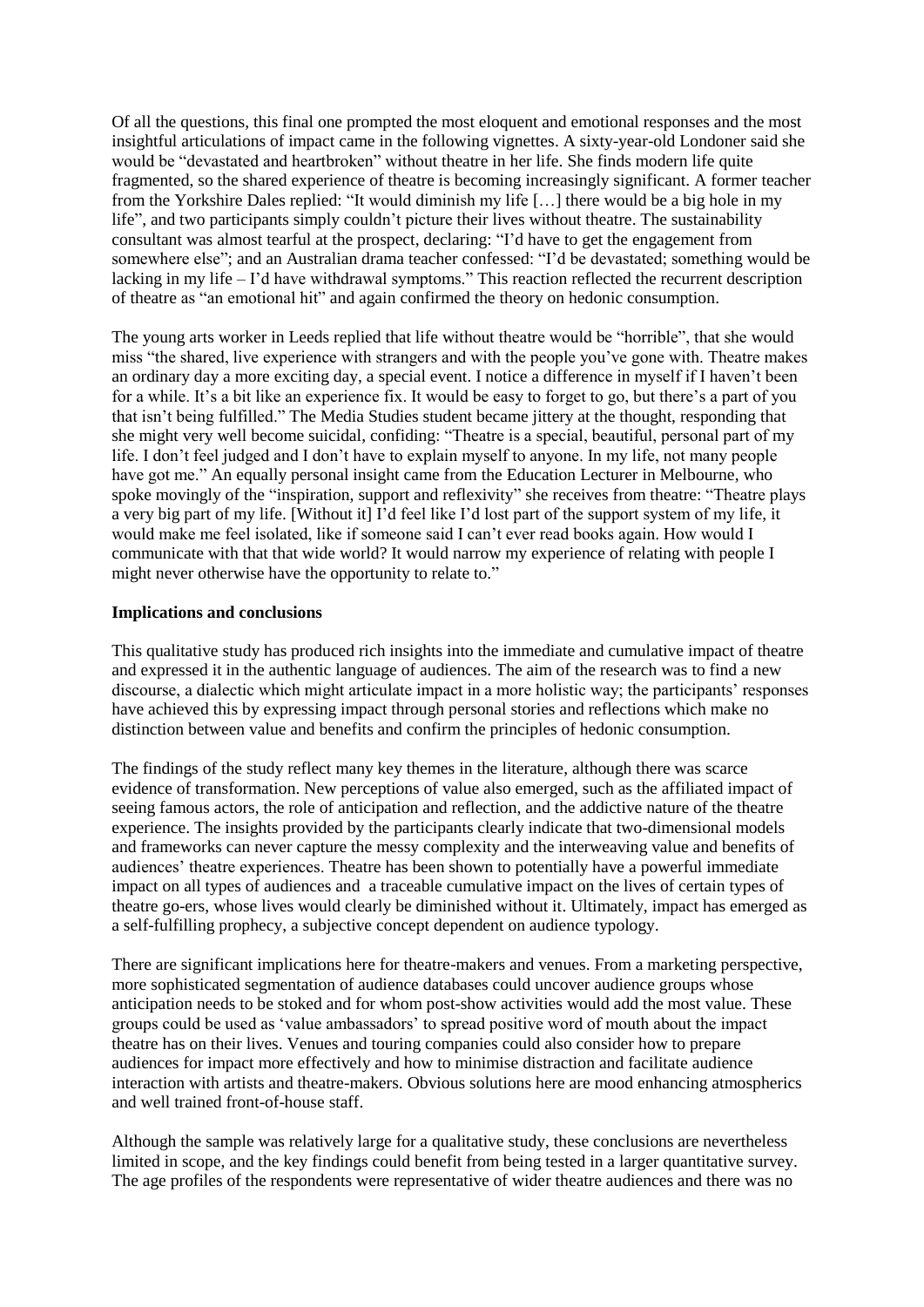<span id="page-12-5"></span><span id="page-12-4"></span>clear evidence of any cultural specificity at play in the results, so the findings could well form plausible hypotheses to be tested in a hypothetical-deductive study. Future research might also benefit from testing the relationships between typology and impact to determine, for example, to what extent motivation can predict the level and nature of impact. While catharsis was confirmed as a key enabler of impact, flow emerged as both an enabler and a benefit in itself. A future study might therefore also explore how theatres could enhance the potential for flow to maximise audience impact.

## <span id="page-12-8"></span><span id="page-12-1"></span>**References**

<span id="page-12-15"></span>Arnould, E. & Price, L. (1993), "River magic: extraordinary experience and the extended service encounter", Journal of Consumer Research, Vol. 20 No. 1, pp. 24-45.

<span id="page-12-17"></span>Belfiore, E. & Bennett, O. (2008), The social impact of the arts: An intellectual history, Palgrave Macmillan, Basingstoke.

<span id="page-12-0"></span>Bennett, K.C. (1981), "The purging of catharsis", British Journal of Aesthetics, Vol. 21 No. 3, pp. 204-213.

<span id="page-12-12"></span>Bennett, S. (1997), Theatre audiences: a theory of production and reception, Routledge, London.

<span id="page-12-16"></span>Bergadaà, M. & Nyeck, S. (1995), "Quel marketing pour les activités artistiques : une analyse qualitative comparée des motivations des consommateurs et producteurs de théàtre", Recherche et Applications en Marketing, Vol. 10 No. 4, pp. 27-46.

<span id="page-12-7"></span>Brecht, B. (1964), Brecht on Theatre: The development of an aesthetic, Methuen, New York.

Brown, A.S. (2006), "An architecture of value", Grantmakers in the Arts Reader, Vol. 17 No. 1, pp. 18-25.

<span id="page-12-2"></span>Brown, A.S. & Novak, J.L. (2007), "Assessing the intrinsic impacts of a live performance", WolfBrown, San Francisco.

<span id="page-12-14"></span><span id="page-12-3"></span>Csikszentmihalyi, M. (1988a), "The flow experience and its significance for human psychology", Csikszentmihalyi, M. & Csikszentmihalyi, I. S. (Eds.), Optimal experience: psychological studies of flow in consciousness. Cambridge University Press, Cambridge, pp. 15-35.

<span id="page-12-9"></span>Csikszentmihalyi, M. (1988b), "Introduction", Csikszentmihalyi, M. & Csikszentmihalyi, I. S. (Eds.), Optimal experience: psychological studies of flow in consciousness. Cambridge University Press, Cambridge, pp. 3-14.

<span id="page-12-18"></span>Csikszentmihalyi, M. & Csikszentmihalyi, I.S. (Eds.) (1988) Optimal Experience: Psychological studies of flow in consciousness, Cambridge: Cambridge University Press.

<span id="page-12-6"></span>Dewey, J. (1980), Art as experience, Perigee Books, New York.

<span id="page-12-11"></span>Falassi, A. (1987), Time out of Time: Essays on the festival, University of New Mexico Press, Albuquerque, N.M.

<span id="page-12-10"></span>Gadamer, H.-G. & Bernasconi, R. (1986), The Relevance of the Beautiful and Other Essays, Cambridge University Press, Cambridge.

<span id="page-12-19"></span><span id="page-12-13"></span>Getz, D. (2007), Event Studies: Theory, research and policy for planned events, Elsevier, Oxford.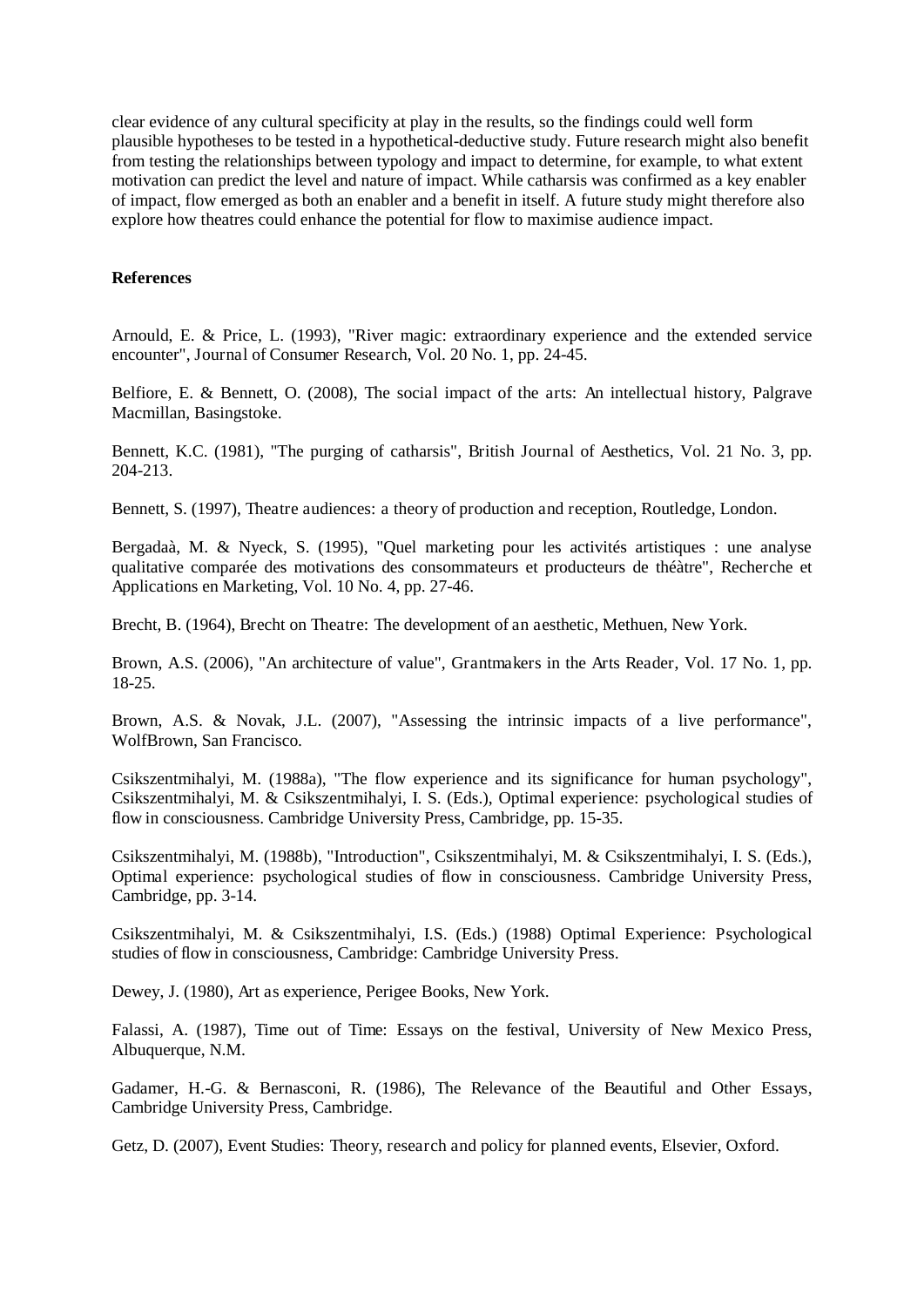<span id="page-13-2"></span>Gobert, R.D. (2006), "Cognitive catharsis in The Caucasian Chalk Circle", Modern Drama, Vol. 49 No. 1, pp. 12-40.

<span id="page-13-0"></span>Golden, L. (1973), "The purgation theory of catharsis", Journal of Aesthetics and Art Criticism, Vol. 31 No. 4, pp. 473-91.

<span id="page-13-1"></span>Hirschman, E.C. & Holbrook, M.B. (1982), "Hedonic consumption: emerging concepts, methods and propositions", Journal of Marketing, Vol. 46 No. 3, pp. 92-101.

Holbrook, M.B. (1999), Consumer Value: A framework for analysis and research, Routledge, London.

Mackintosh, I. (1992), Architecture, Actor and Audience, Routledge, London.

Matarasso, F. (1996), Defining Values: Evaluating arts programmes, Comedia, Stroud.

McCarthy, K.F., Ondaatje, E.H., Zakaras, L. & Brooks, A. (2004), "Gifts of the muse: reframing the debate about the benefits of the arts", RAND, Santa Monica, CA.

Mencarelli, R. & Pulh, M. (2006), "Positioning the supply of live performance: innovative managerial practices relating to the interaction of spectator, performance and venue", International Journal of Arts Management, Vol. 8 No. 3, pp. 19-29.

Mitchell, R.G.J. (1988), "Sociological implications of the flow experience", Csikszentmihalyi, M. & Csikszentmihalyi, I. S. (Eds.), Optimal experience: psychological studies of flow in consciousness. Cambridge University Press, Cambridge, pp. 36-59.

Nussbaum, M.C. (1986), The Fragility of Goodness: Luck and ethics in Greek tragedy and philosophy, Cambridge University Press, Cambridge.

Oliver, J. & Walmsley, B. (2011), "Assessing the value of the arts", Walmsley, B. (Ed.) Key Issues in the Arts & Entertainment Industry. Goodfellow, Oxford, pp. 83-101.

Pine, B.J. & Gilmore, J.H. (1999), The Experience Economy: Work is theatre and every business a stage, Harvard Business School, Boston.

Pitts, S.E. (2005), "What makes an audience? Investigating the roles and experiences of listeners at a chamber music festival", Music and Letters, Vol. 86 No. 2, pp. 257-269.

Radbourne, J., Johanson, K., Glow, H. & White, T. (2009), "The audience experience: measuring quality in the performing arts", International Journal of Arts Management, Vol. 11 No. 3, pp. 16-29.

Rubin, H.J. & Rubin, I. (2005), Qualitative Interviewing: The art of hearing data, Sage, Thousand Oaks, CA; London.

Scheff, T.J. (1979), Catharsis in Healing, Ritual and Drama, University of California Press, Berkeley; London.

Stebbins, R.A. (2007), Serious Leisure: A perspective for our time, Transaction Publishers, New Brunswick, NJ; London.

Turner, V. (1982), From Ritual to Theatre: The human seriousness of play, PAJ, New York.

Turner, V.W. (1969), The Ritual Process Structure and Anti-structure, Routledge & K. Paul, London.

van Gennep, A. (1960), The Rites of Passage, University of Chicago Press, Chicago.